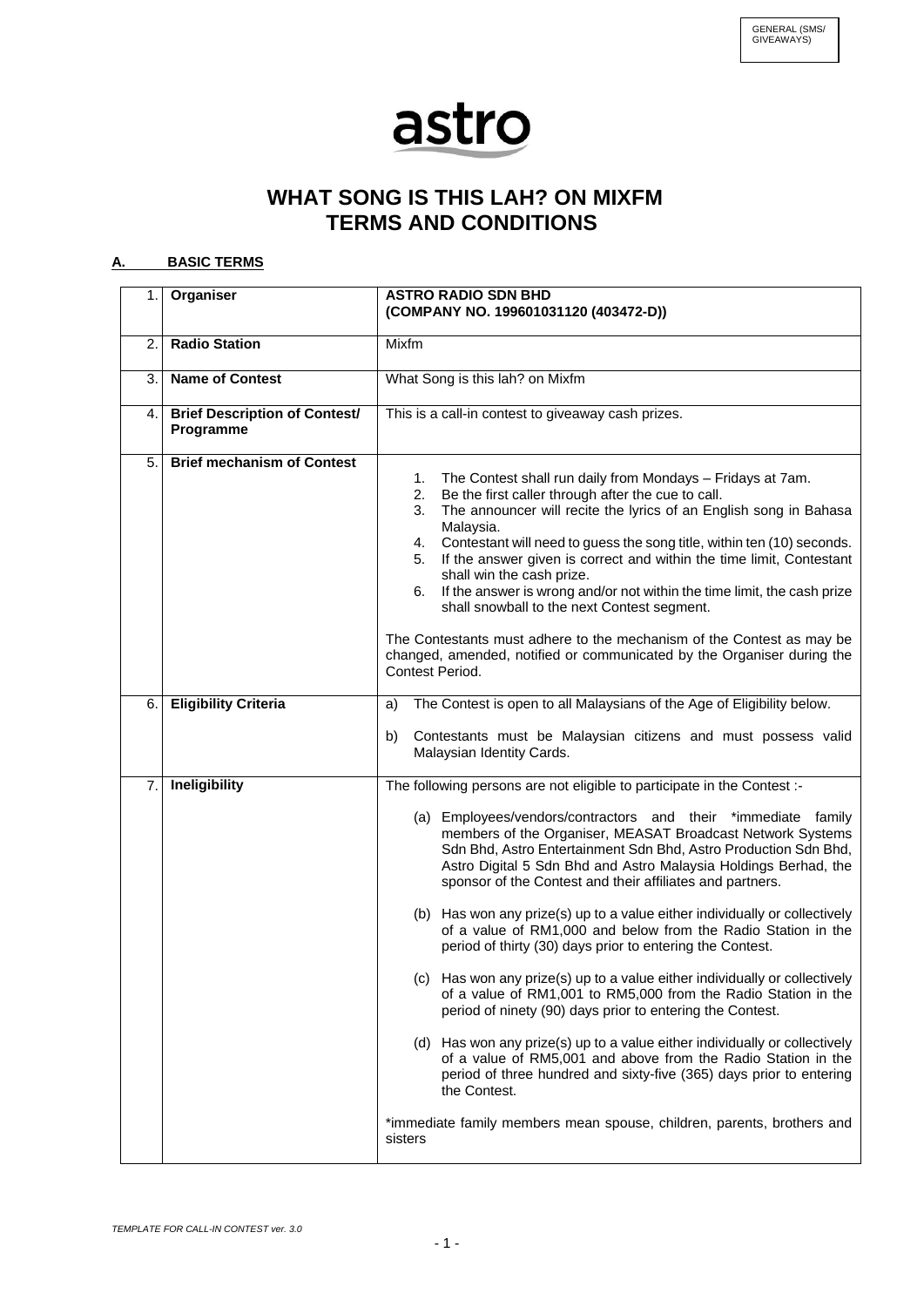| 8.  | <b>Age of Eligibility</b>       | The Contest is open to all Malaysians who are 18 years old and above<br>a)<br>at the time of submission of entry or as at the date of participation in the<br>Contest.                                                                                                                                                                                                                                                                                                                                                                                                                                                                        |
|-----|---------------------------------|-----------------------------------------------------------------------------------------------------------------------------------------------------------------------------------------------------------------------------------------------------------------------------------------------------------------------------------------------------------------------------------------------------------------------------------------------------------------------------------------------------------------------------------------------------------------------------------------------------------------------------------------------|
|     |                                 | Where the Age of Eligibility permits participation of Contestants under<br>b)<br>the age of 18 years old, the Contestant must obtain the consent of<br>his/her parent or legal guardian in order to be eligible to participate in<br>the Contest and to receive the Prize. The Organiser considers it the<br>responsibility of parents and/or guardian to monitor their children's<br>participation in this Contest. The parents and/or guardian may at the<br>absolute discretion of the Organiser be required to sign an indemnity in<br>the form required by the Organiser as a precondition to their child's<br>entitlement to the Prize. |
| 9.  | <b>Charges</b>                  | Standard charges charged by the Contestant's relevant telecommunications<br>service provider applies.                                                                                                                                                                                                                                                                                                                                                                                                                                                                                                                                         |
| 10. | <b>Contest Period</b>           | 10 January 2022 - 9 January 2023                                                                                                                                                                                                                                                                                                                                                                                                                                                                                                                                                                                                              |
|     |                                 | The Organiser reserves the right to vary, extend, postpone or re-schedule<br>the Contest Period or any dates thereof at its sole discretion.                                                                                                                                                                                                                                                                                                                                                                                                                                                                                                  |
|     | 11. Language of Contest         | English                                                                                                                                                                                                                                                                                                                                                                                                                                                                                                                                                                                                                                       |
| 12. | <b>Entry Procedure</b>          | The Contestant must be the first caller through after the cue to call.                                                                                                                                                                                                                                                                                                                                                                                                                                                                                                                                                                        |
|     | 13. Entry Deadline              | 9 January 2023                                                                                                                                                                                                                                                                                                                                                                                                                                                                                                                                                                                                                                |
|     | 14. Mode                        | Call-In - By calling Radio Station's telephone number - 03 9543 3322                                                                                                                                                                                                                                                                                                                                                                                                                                                                                                                                                                          |
|     | 15. Address                     | All Asia Broadcast Centre, Technology Park Malaysia, Lebuhraya Puchong-<br>Sungai Besi, Bukit Jalil, 57000 Kuala Lumpur                                                                                                                                                                                                                                                                                                                                                                                                                                                                                                                       |
|     | 16. Selection of winners        | The first caller through after the cue to call, who correctly identifies the song<br>title within 10 seconds, based on the lyrics recited by the announcer in<br>Bahasa Malaysia.                                                                                                                                                                                                                                                                                                                                                                                                                                                             |
| 17. | <b>Prize</b>                    | Cash prize worth at least RM100.                                                                                                                                                                                                                                                                                                                                                                                                                                                                                                                                                                                                              |
|     | 18. Notification of winners     | Winners will be notified right after the call-in Contest.                                                                                                                                                                                                                                                                                                                                                                                                                                                                                                                                                                                     |
|     | 19. Collection Period           | To be advised                                                                                                                                                                                                                                                                                                                                                                                                                                                                                                                                                                                                                                 |
| 20. | <b>Collection Venue</b>         | To be advised                                                                                                                                                                                                                                                                                                                                                                                                                                                                                                                                                                                                                                 |
| 21. | <b>Additional Terms, if any</b> | By entering this Contest, the Contestants agree to be bound by the Privacy<br>Notice available at http://media2.fishtank.my/media/astroradio/assets/legal-<br>privacy-terms/privacy-notice.pdf                                                                                                                                                                                                                                                                                                                                                                                                                                                |
|     |                                 | In the event the telegraphic transfer transaction to the winner's bank account<br>fails due to incomplete and/or wrong information provided by the winner, the<br>Organiser reserves the right to deduct RM10.00 from the value of the Prize<br>for each re-submission of such transaction.                                                                                                                                                                                                                                                                                                                                                   |
|     |                                 | In the event the winner requires reissuance of cheque for the Prize, RM50.00<br>will be deducted from the value of the Prize unless such reissuance is due<br>to the negligence, omission and/or fault of the Organiser.                                                                                                                                                                                                                                                                                                                                                                                                                      |
|     |                                 | LINE DROP OUT AND INABILITY TO CONTACT***                                                                                                                                                                                                                                                                                                                                                                                                                                                                                                                                                                                                     |
|     |                                 | <b>Telephone Contests</b><br>No liability is assumed by the Organiser for faulty, mistranscribed,<br>misdirected/misdialled telephone communication or technical difficulties<br>experienced by callers throughout the call-in portion of a Contest.                                                                                                                                                                                                                                                                                                                                                                                          |
|     |                                 | If in the course of a Contest -<br>a telephone line breaks up or drops out; or<br>a)                                                                                                                                                                                                                                                                                                                                                                                                                                                                                                                                                          |